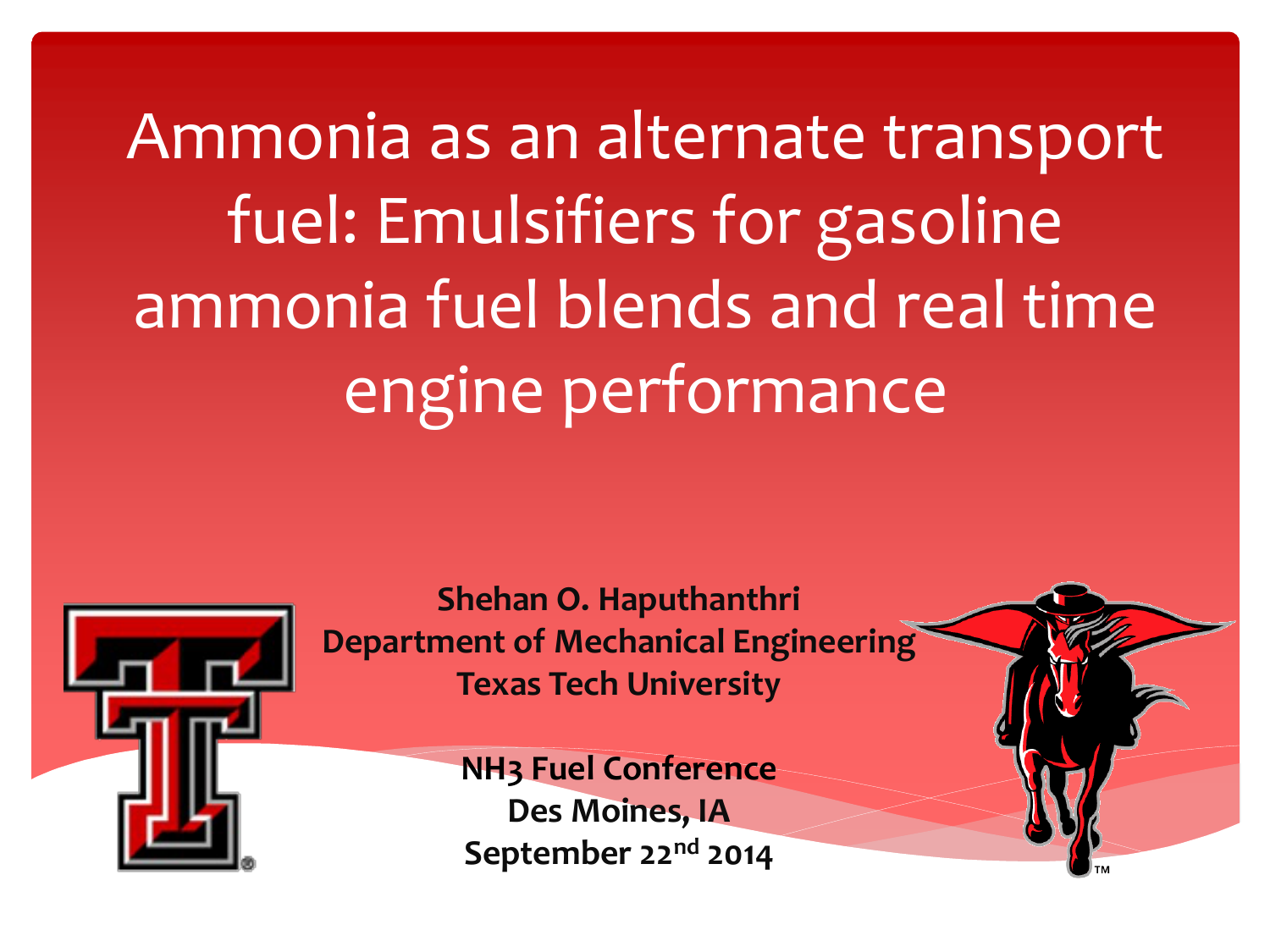

- The combined future volumes of conventional petroleum, heavy oil, oil sands and oil shale total 29.9 trillion BOE
- \* Lasts only for 51 years as assessed in 2009 [1]
- Need of alternative for transportation



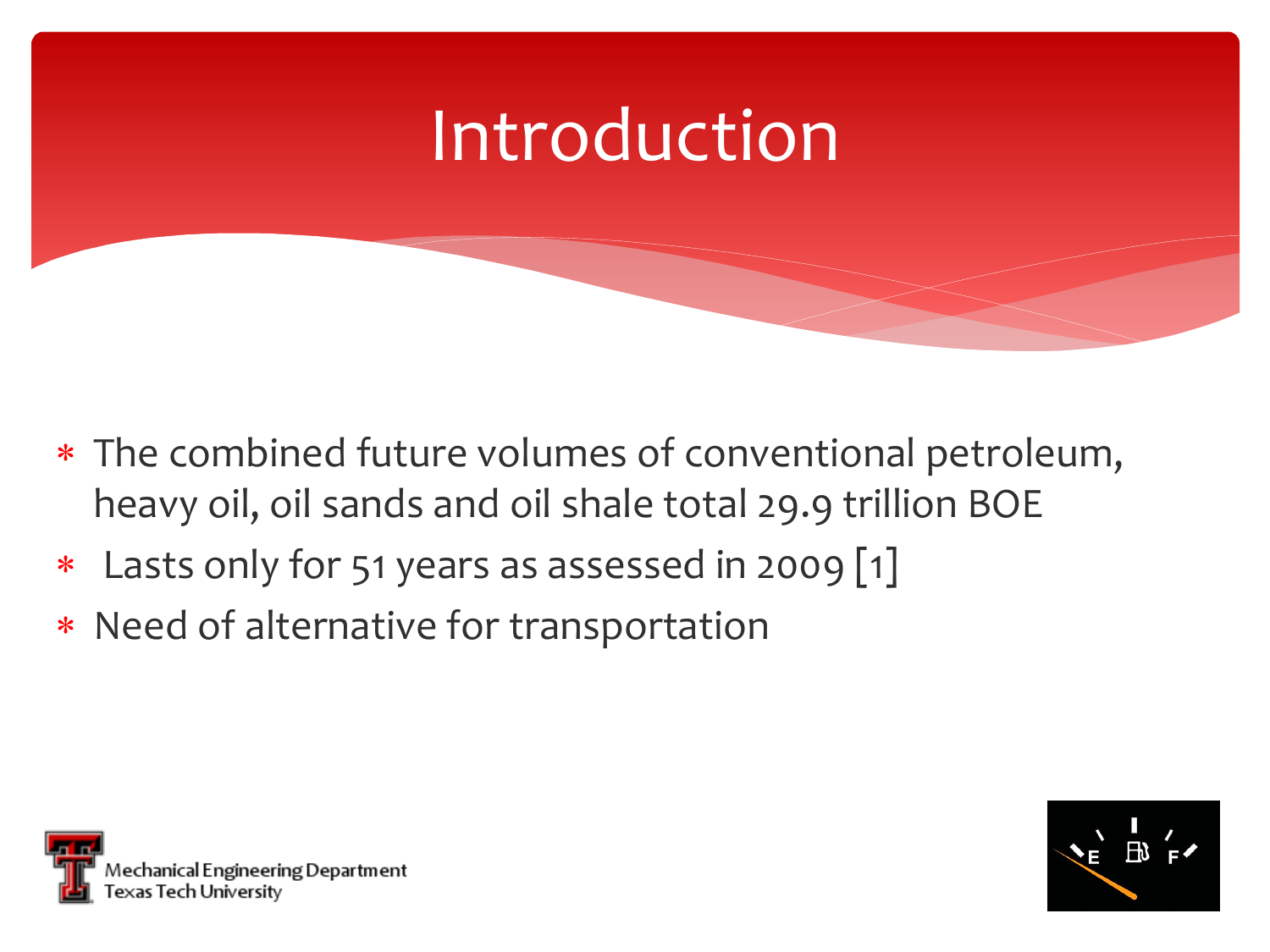# Introduction (Contd.)

- \* Production with renewable energy
- Entire supply chain is carbon free
- On site fuel production
- Sustainable
- New infrastructure not required

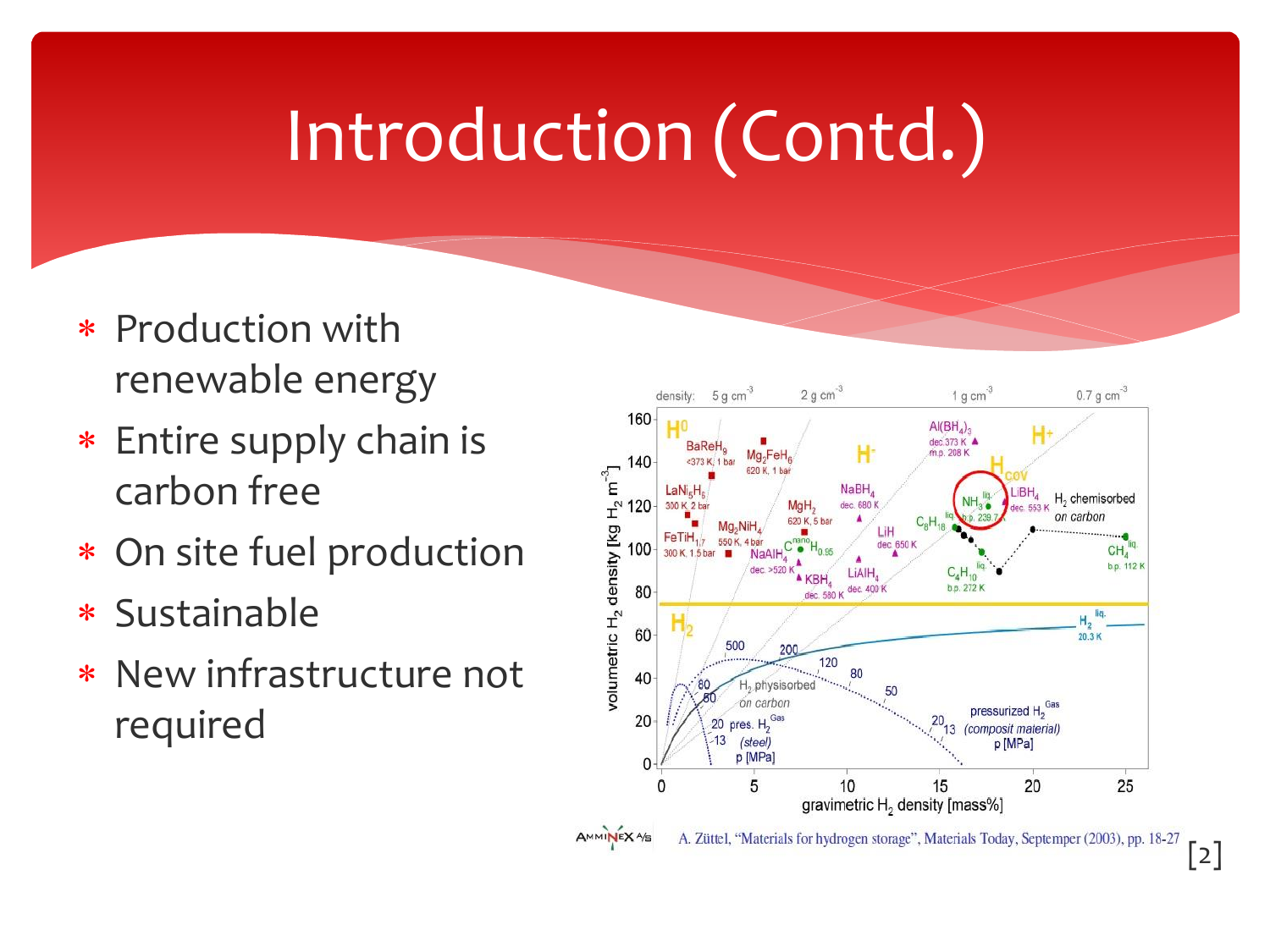# Introduction (Contd.)

#### Current situation

- Ammonia-gasoline/diesel dual fuel systems
- AmVeh from Korea Institute of Energy Research
- \* Our Objective
	- Less infrastructure requirement
	- Less end user equipment (vehicle) modification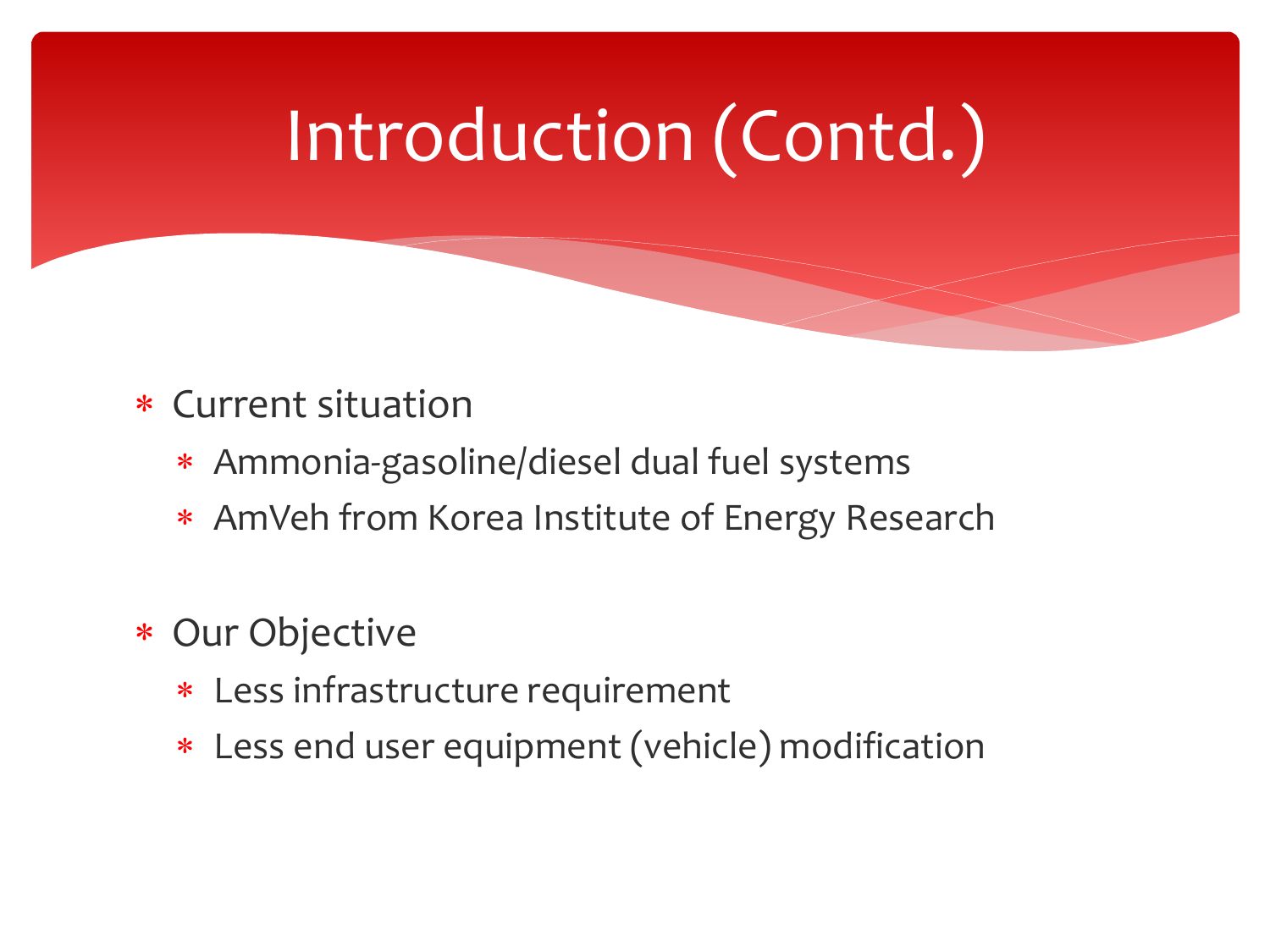# Solution

- Gasoline-ammonia composite fuel blends
- Similar to gasoline-ethanol fuel blends
- Molecular structure decreases the solubility
- Emulsifiers (surfactant) to increase the solubility
- Ethanol/Methanol





 Gasoline-ammonia fuel blends - minimum new infrastructure requirements and end user equipment modifications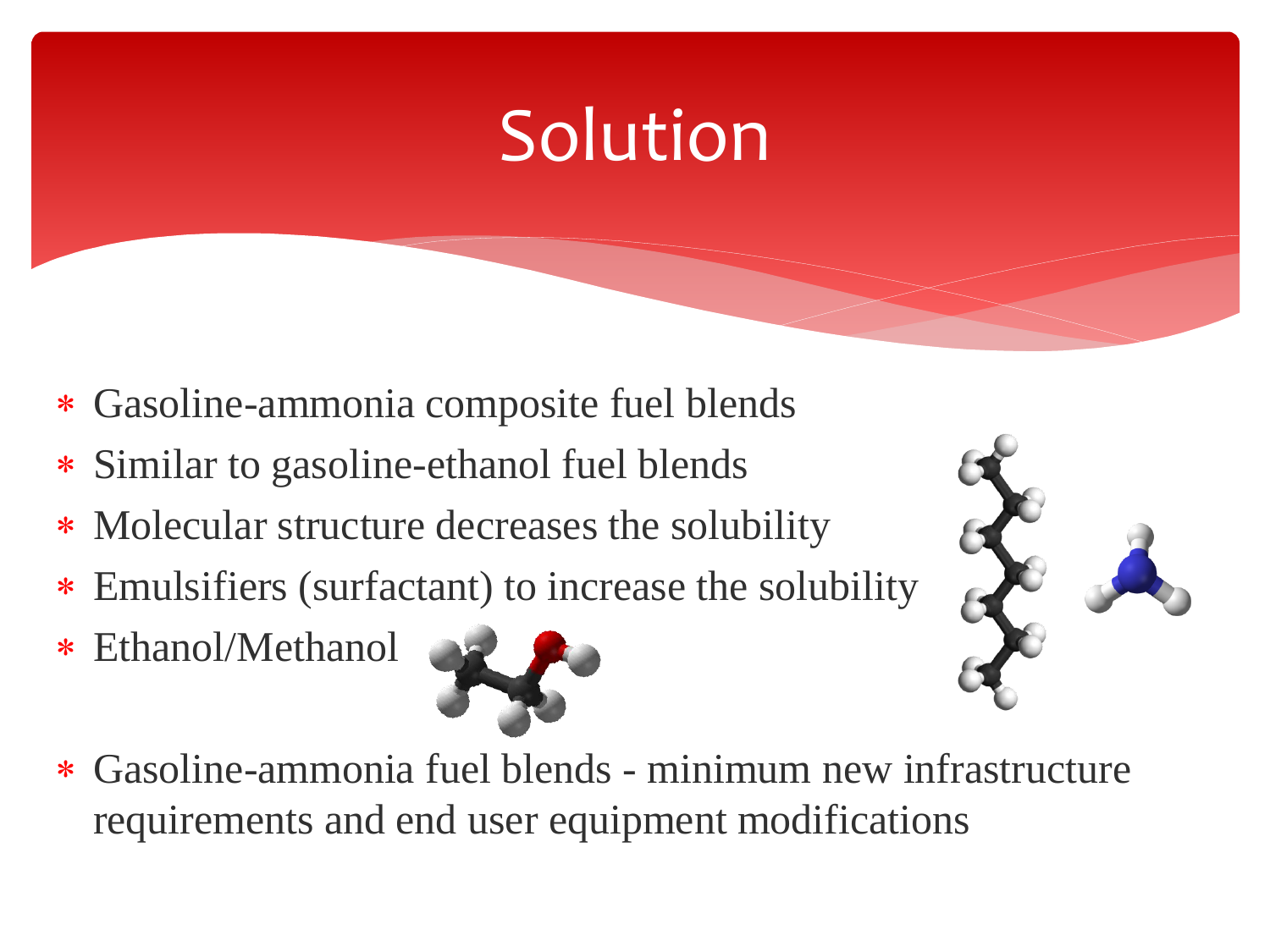#### Literature Review

- Various use of ammonia as an energy
- Ammonia solubility in gasoline not studied in any kind of literature
- \* Nearest match is ammonia solubility in ethanol/methanol [10-11]
- Emulsifiers have not been identified for ammonia
- Actual engine performances and emissions of composite fuel blends have not been measured

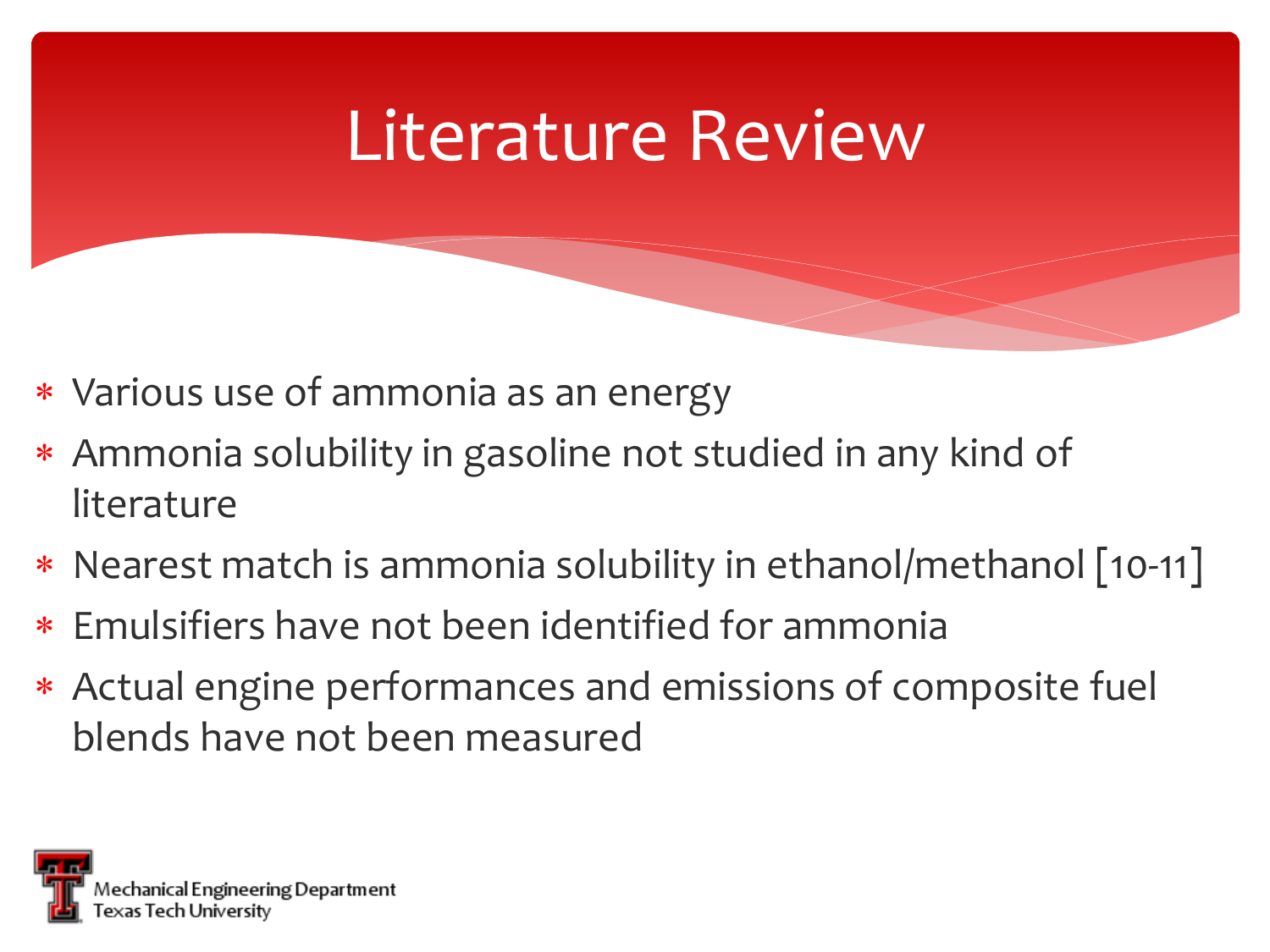# Experimental Methodology

- Static-analytic method used for gas solubility measurements in liquids [10-12]
- High pressure thermostated Vapor Liquid Equilibria (VLE) cells
- VLE cells used to measure the solubility of gaseous ammonia in liquid gasoline
- Ethanol/Methanol used as emulsifier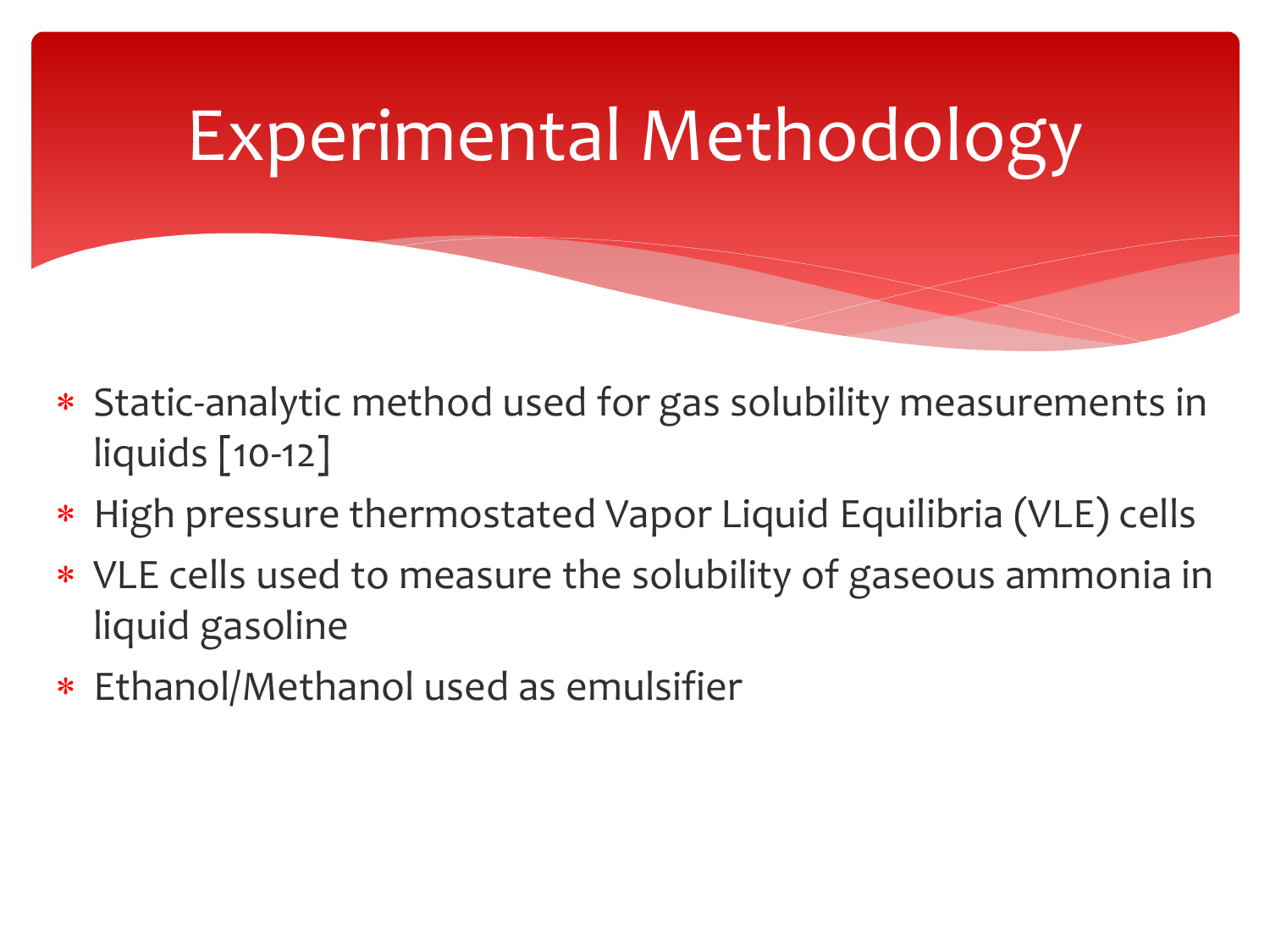#### Experimental Methodology (Contd.)

 A small stainless steel VLE cell was constructed to identify suitable emulsifiers and measure solubility accurately





**(a) thermostated chamber (b) VLE cell (c) borosilicate gage glass for liquid level measurements (d) ammonia charging tank (e) pressure transducer (f) K type thermocouple thermometer (g) relief valve (h) bourdon tube pressure gage (i) charging tank connection valves (j) liquid feed in valve (k) magnetically coupled mixer (l) auxiliary valve for gas chromatography (not used)**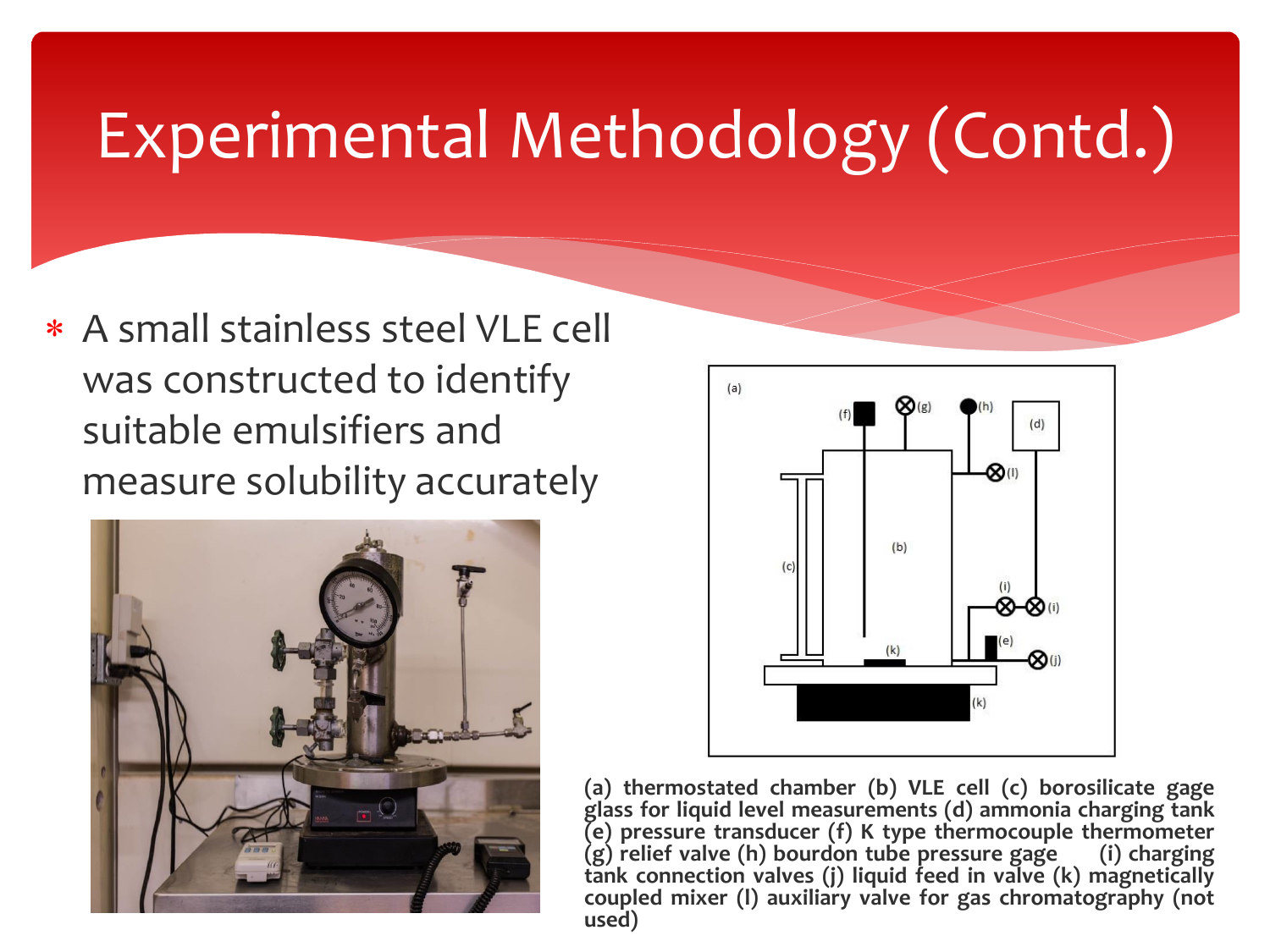#### Experimental Methodology (Contd.)

 A larger thermostated VLE cell was used to produce proven blends in large quantities for the engine dynamometer tests

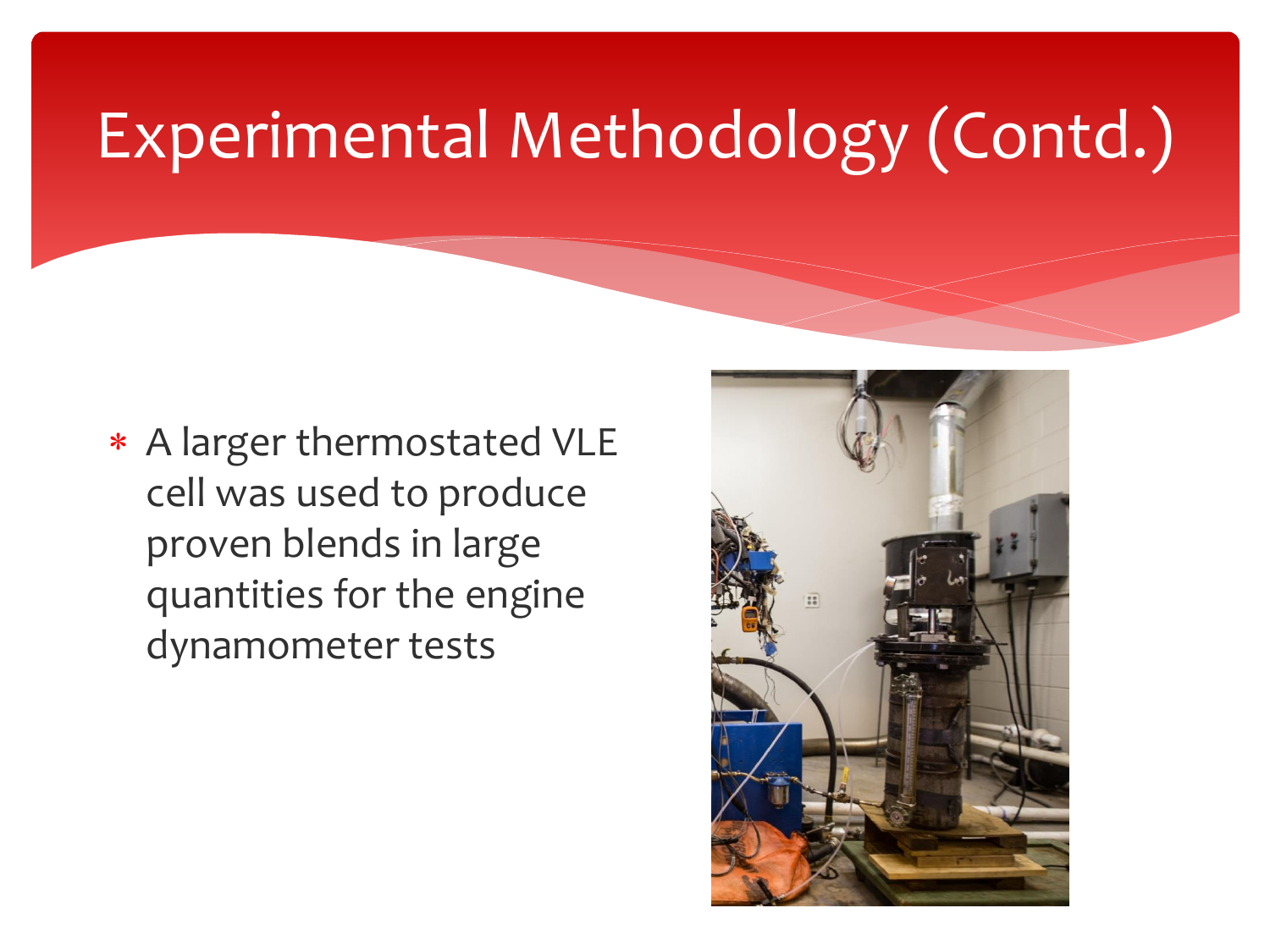### Experimental Methodology (Contd.)

- Dynamometer testing of developed fuel blends
	- Superflow 902 engine dynamometer
	- GM Ecotec 2.4L gasoline engine



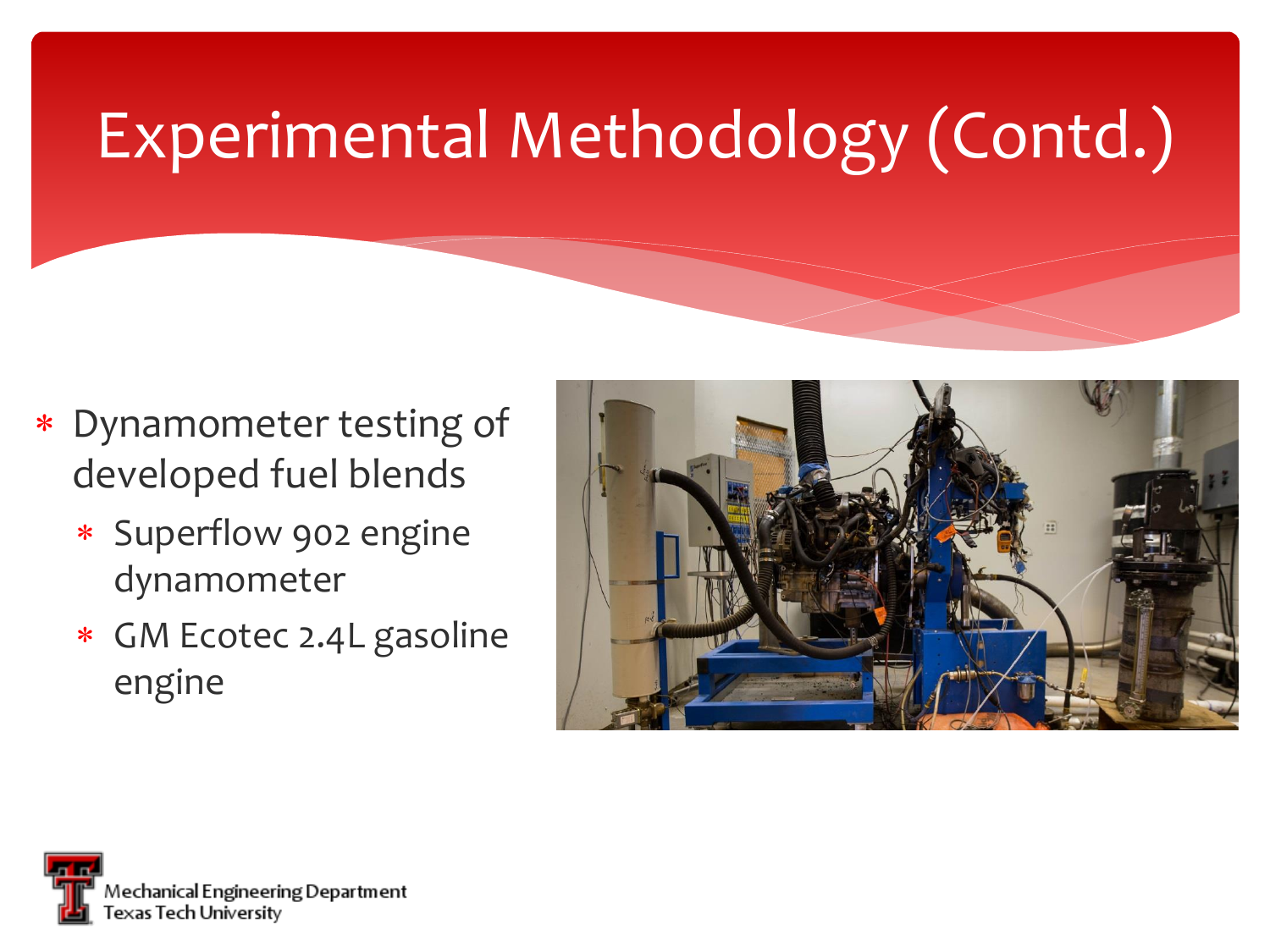# Solubility Results

- Solubility of ammonia in gasoline
	- Baseline gasoline
	- With ethanol as an emulsifier
- Various percentages of ethanol were used
	- E0 Baseline ethanol/methanol free gasoline
	- E10/M10 Gasoline with 10% of ethanol/methanol
	- E20/M20 Gasoline with 20% of ethanol/methanol
	- E30/M30 Gasoline with 30% of ethanol/methanol
- Solubility (volume increase @ 50 Psi and 286.15 K) [13,14,17,18]

 E0 – 4.51% E10 – 11.03% M10 – 11.50% E20 – 13.79% M20 – 23.00% E30 – 17.76% M30 – 30.00%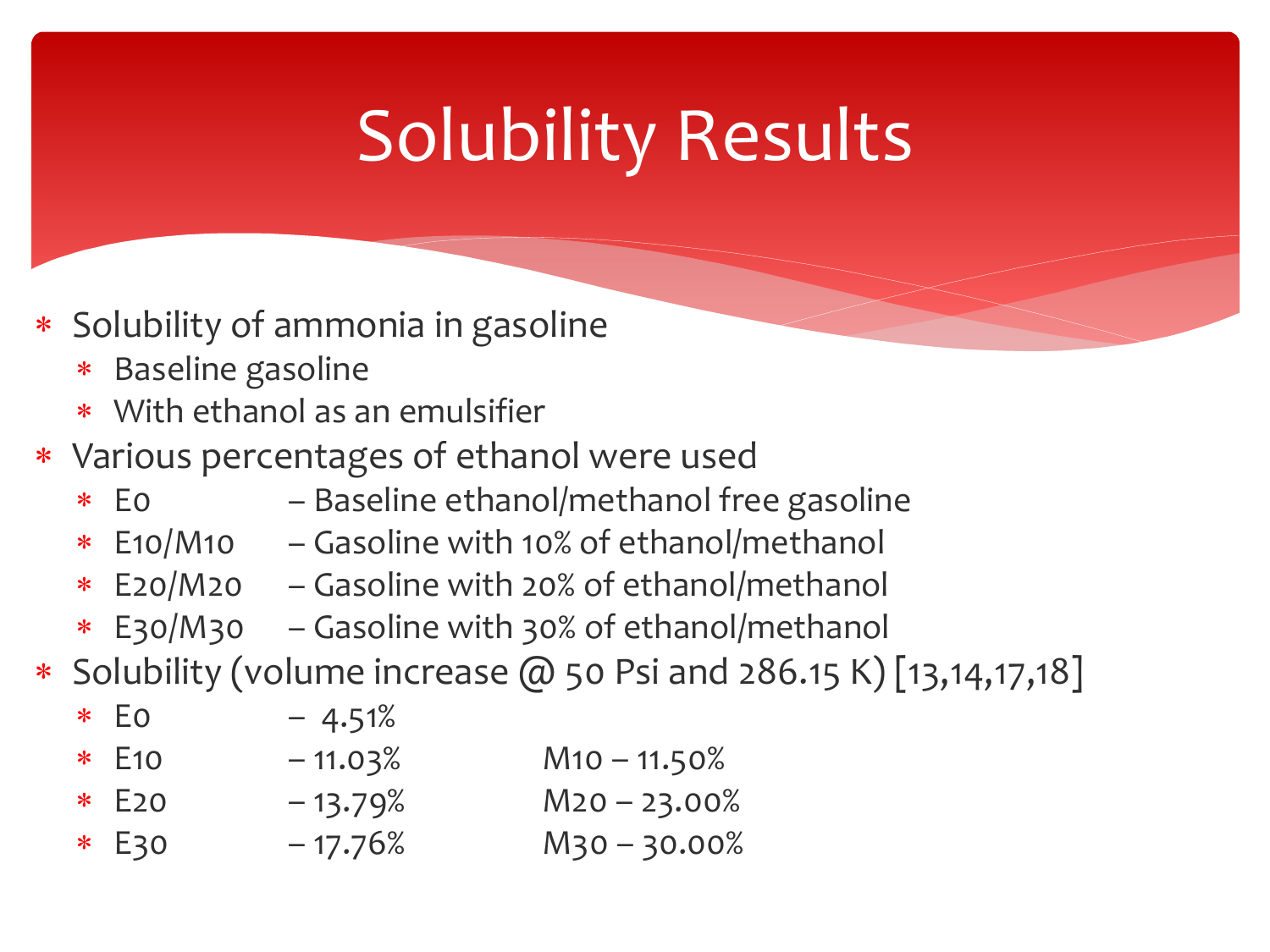# Solubility Results - Ethanol

**CHANGE OF SOLUBILITY, PERCENTAGE VOLUME INCREASE, AND MOLALITY OF AMMONIA IN GASOLINE WITH PRESSURE AT 286.15 K AND 50 Psi [13,14,17,18]**

|            | Solubility | Vol. Inc. | Molality |
|------------|------------|-----------|----------|
|            | $(g\ )$    | $(\%)$    | (mol/kg) |
| Eo         | 23.04      | 4.51      | 1.77     |
| <b>E10</b> | 51.43      | 11.03     | 4.02     |
| E2O        | 81.21      | 13.79     | 6.50     |
| E30        | 104.50     | 17.76     | 8.08     |
| <b>M10</b> | 68.14      | 11.50     | 5.26     |
| <b>M20</b> | 136.40     | 19.07     | 10.88    |
| <b>M30</b> | 189.45     | 30.00     | 15.11    |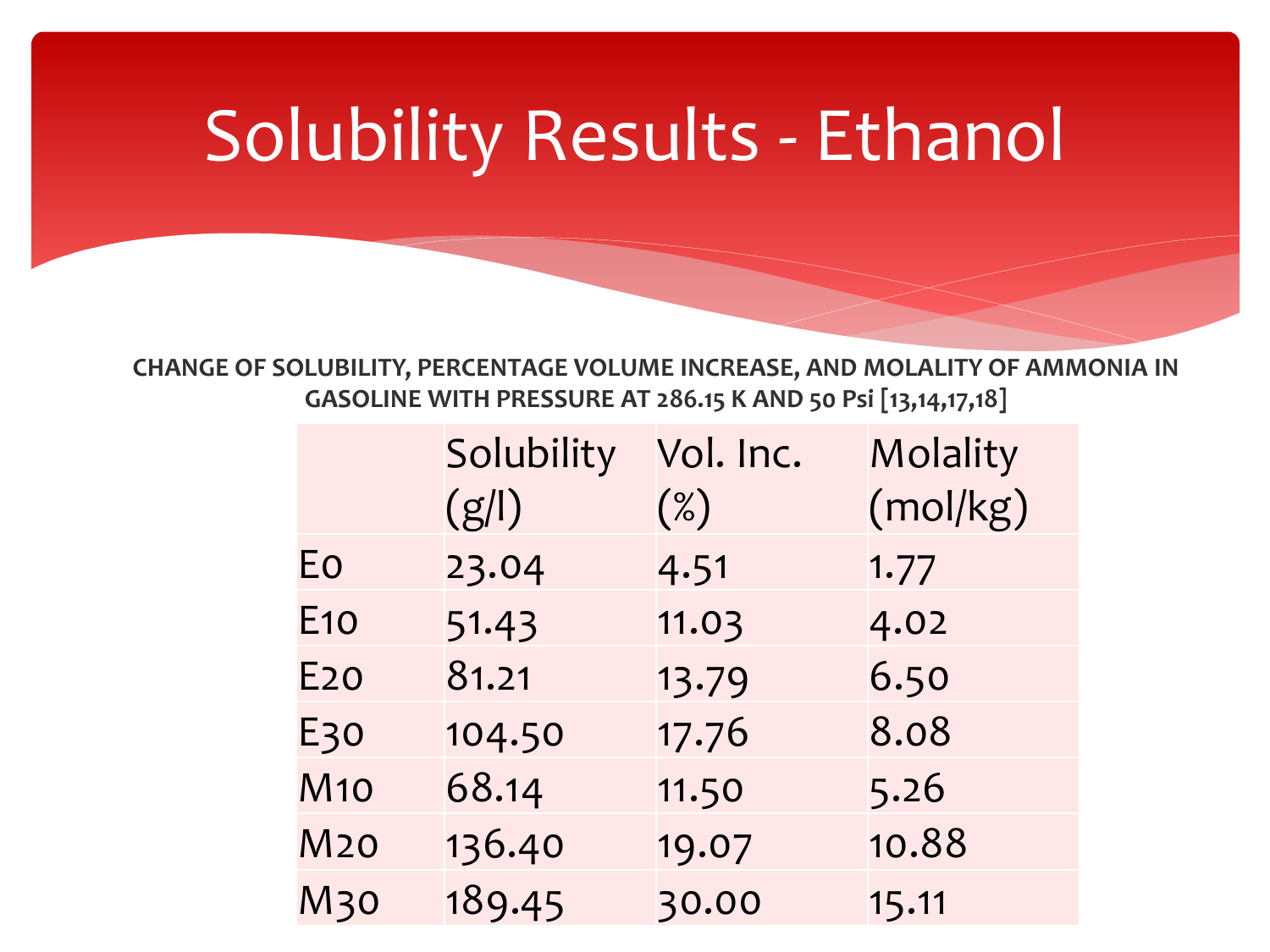

Mechanical Engineering Department exas Tech University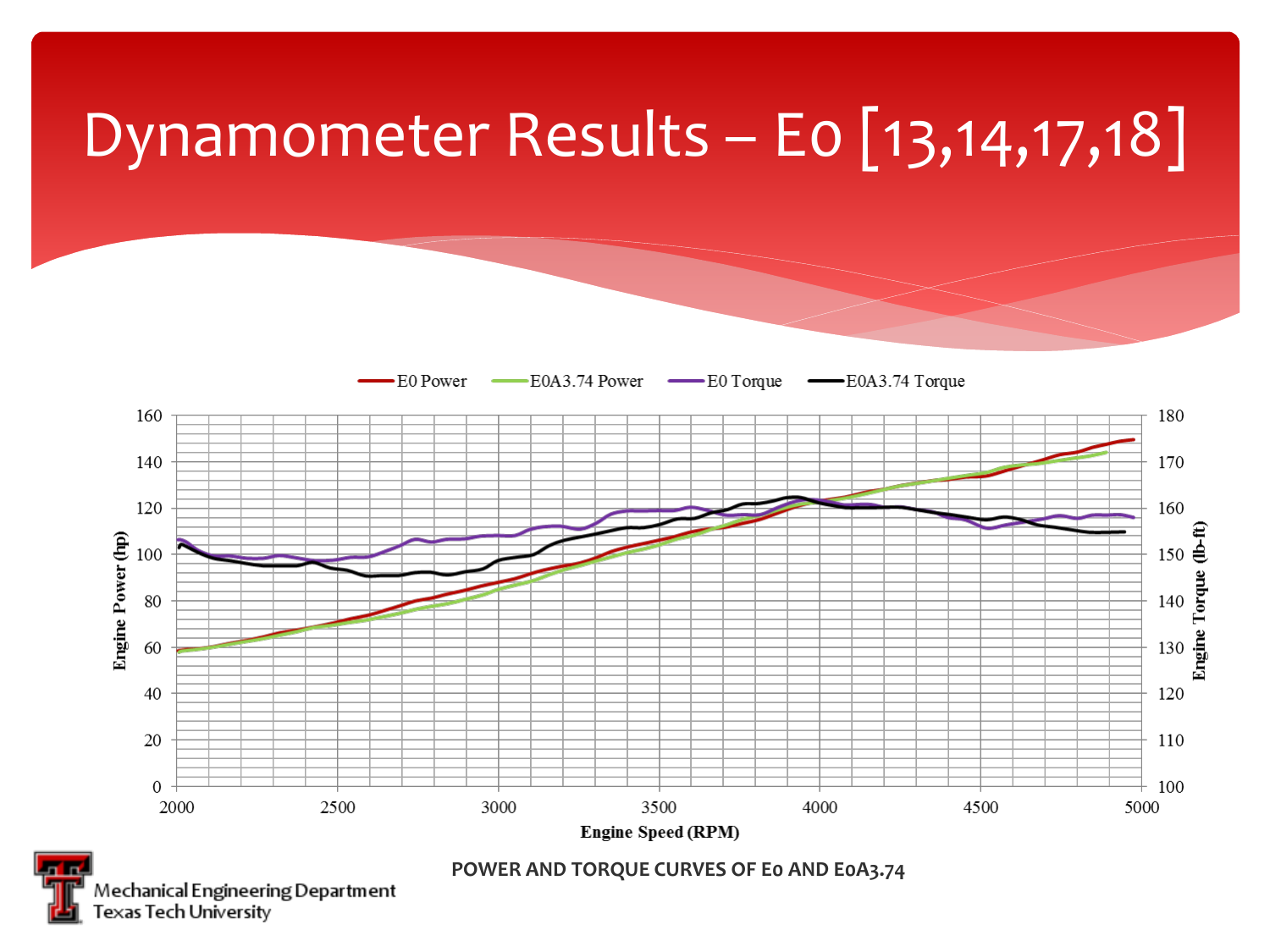#### Dynamometer Results – E10



**POWER AND TORQUE CURVES OF E10 AND E10A5.65**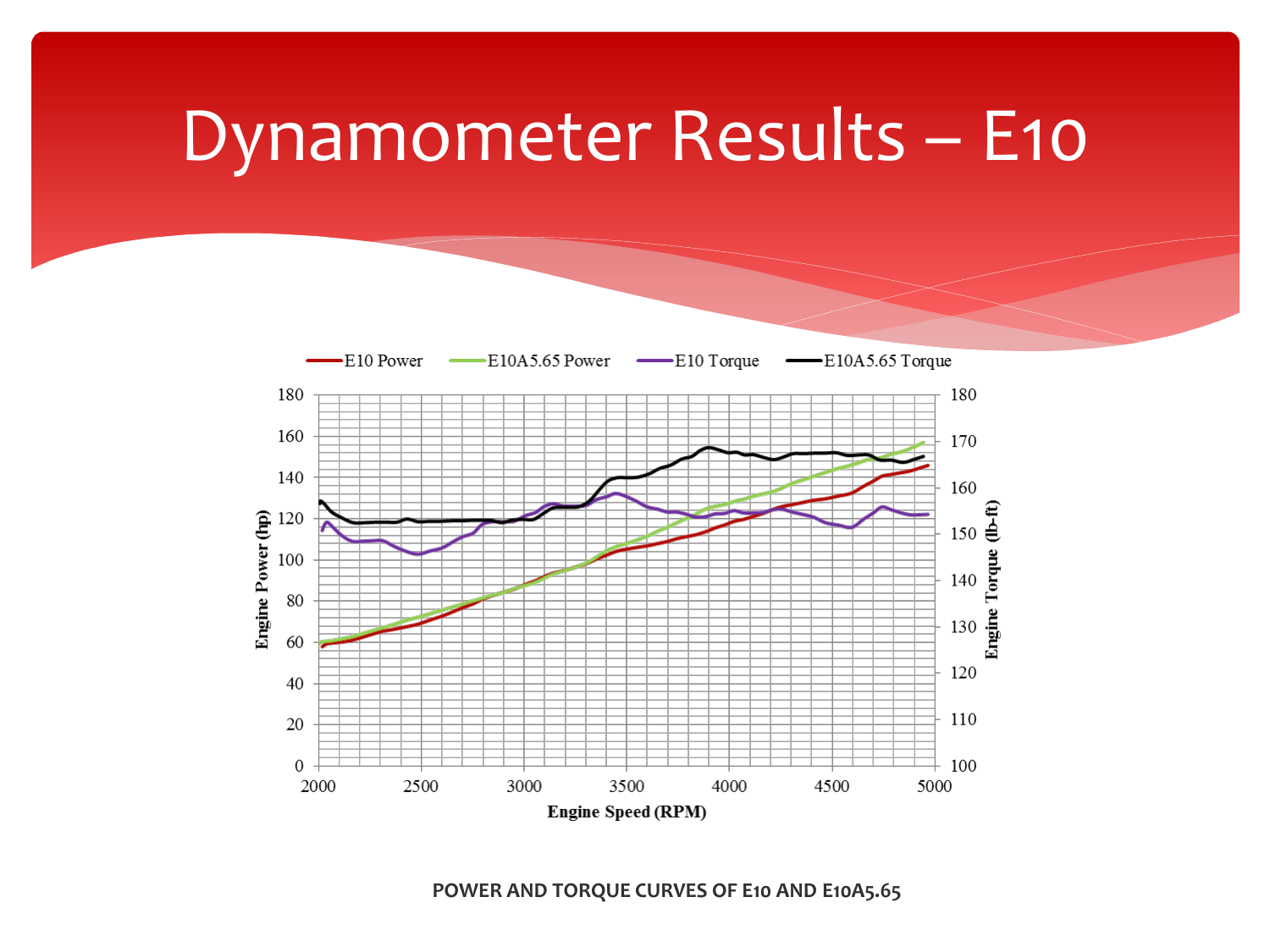#### Dynamometer Results E20

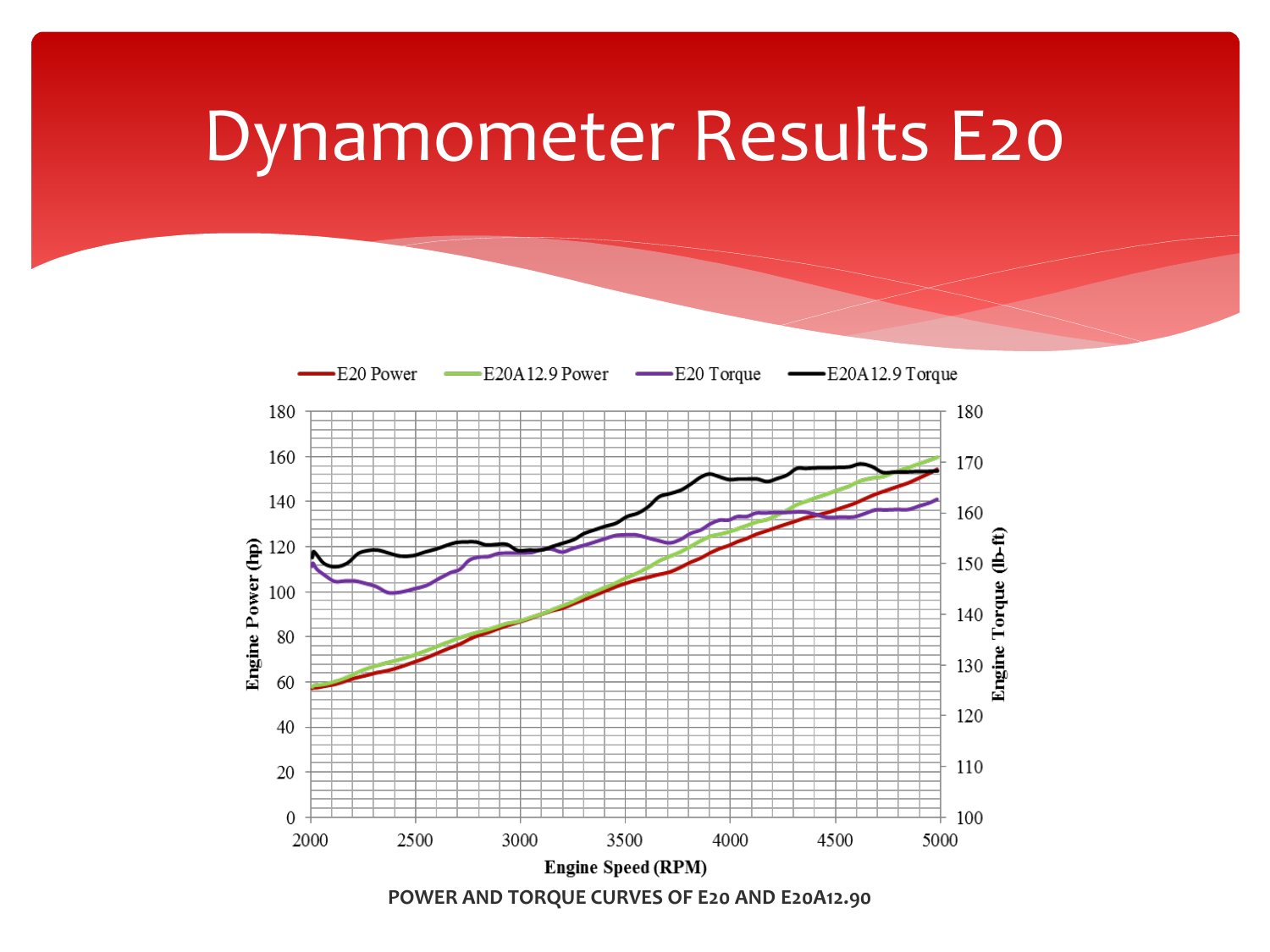#### Dynamometer Results – E30



**POWER AND TORQUE CURVES OF E30 AND E30A17.35**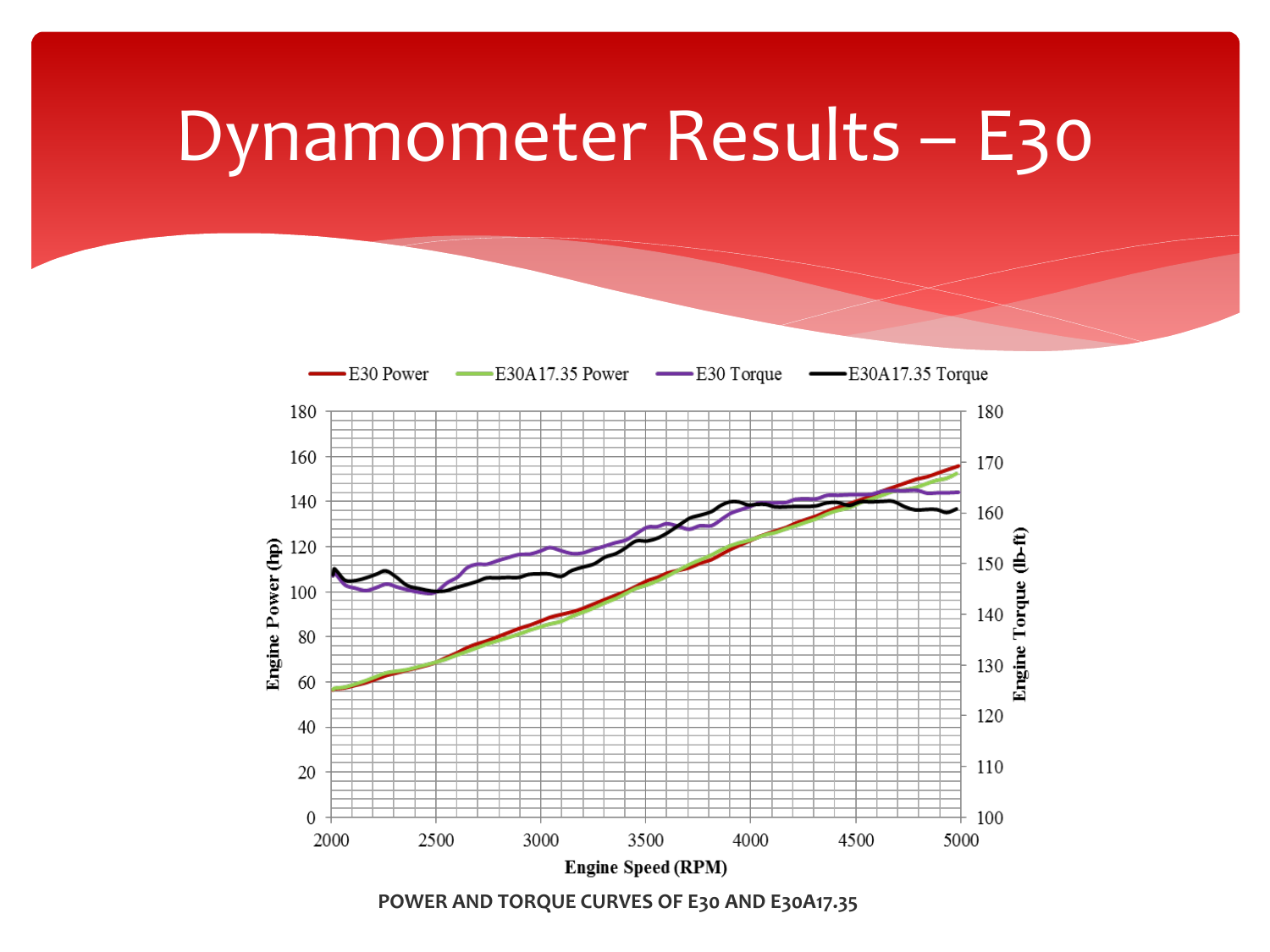#### Dynamometer Results – M10



**POWER AND TORQUE CURVES OF M10 AND M10A11.5**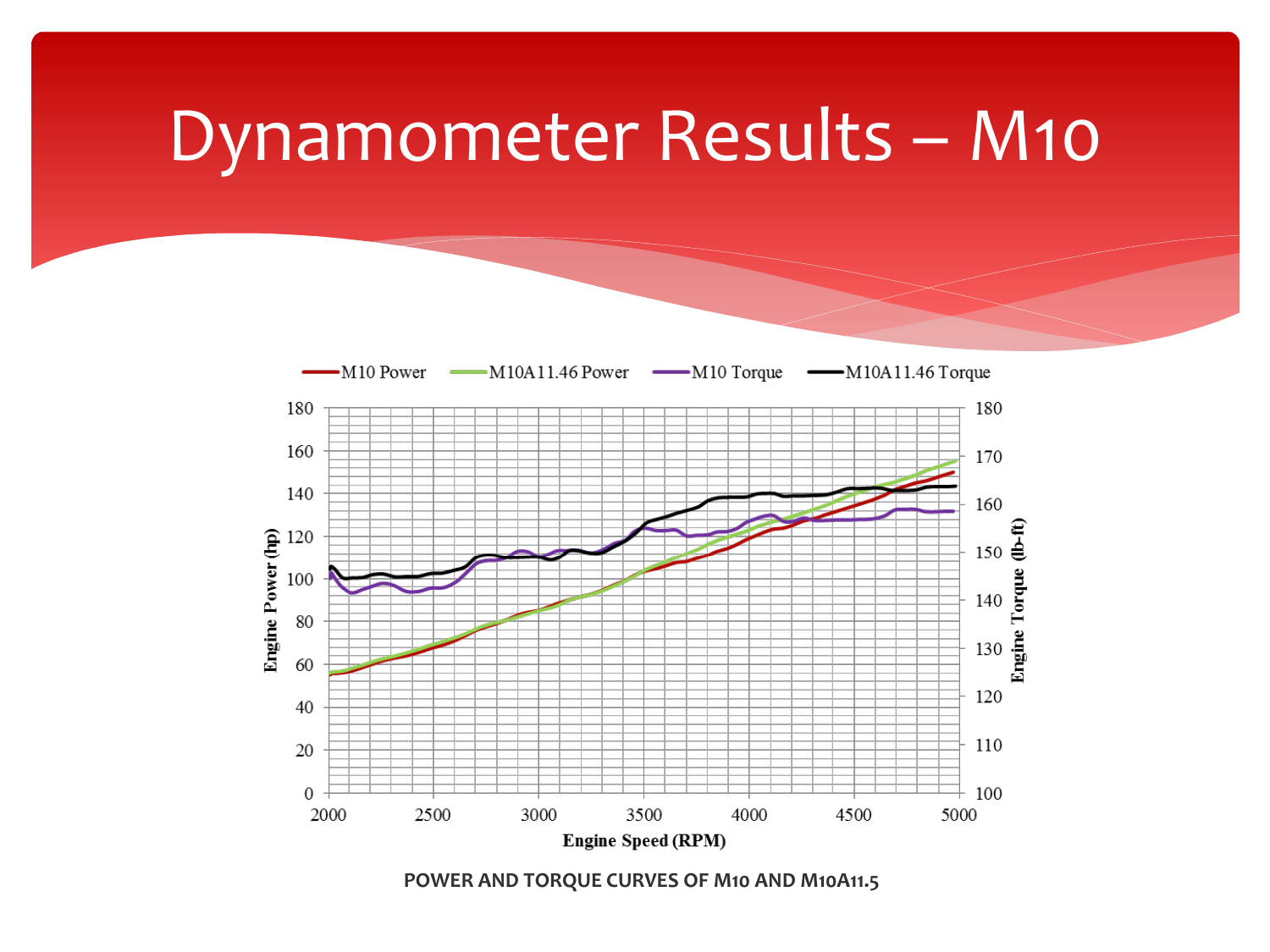#### Dynamometer Results – M20

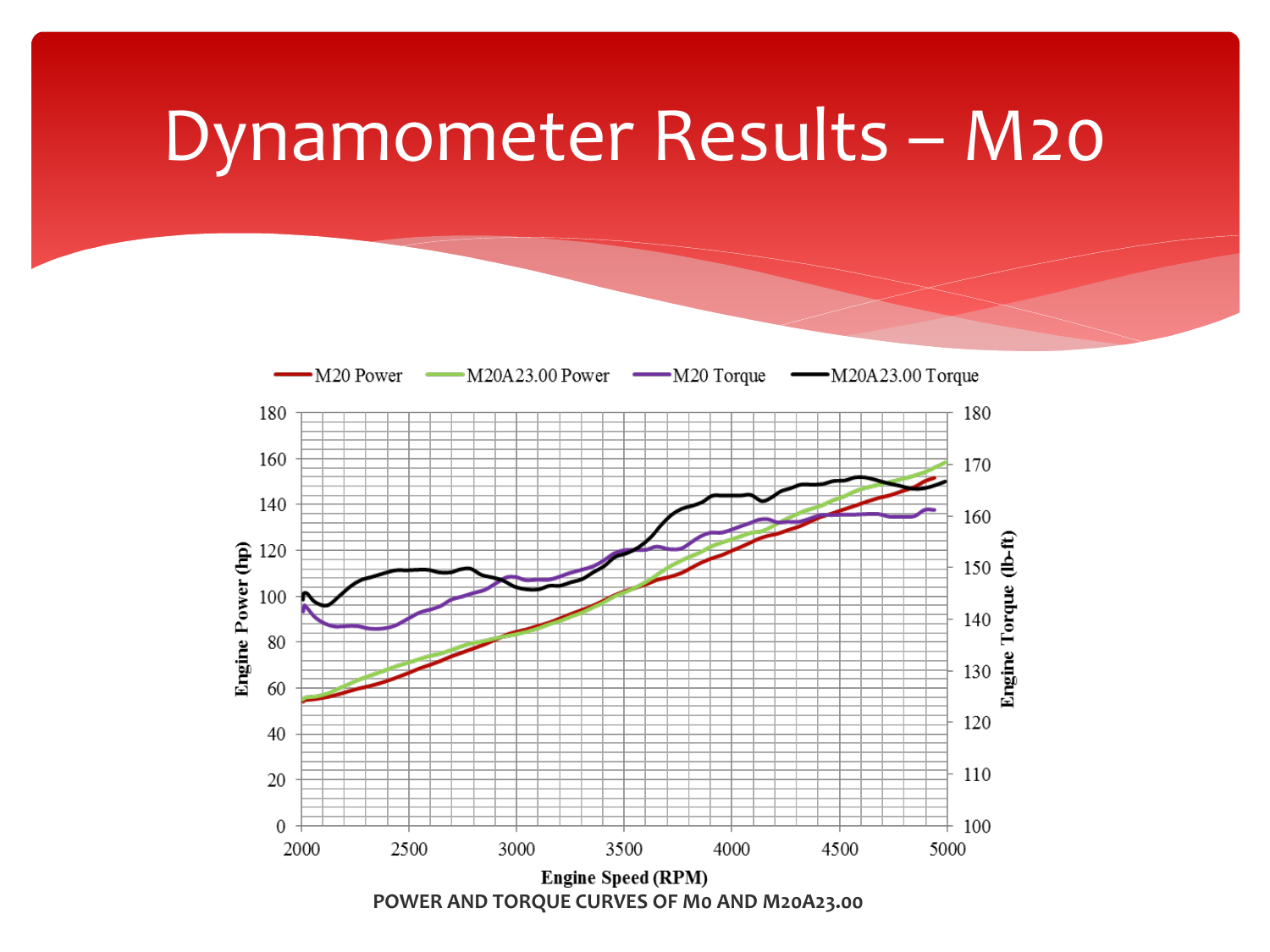#### Dynamometer Results – M30

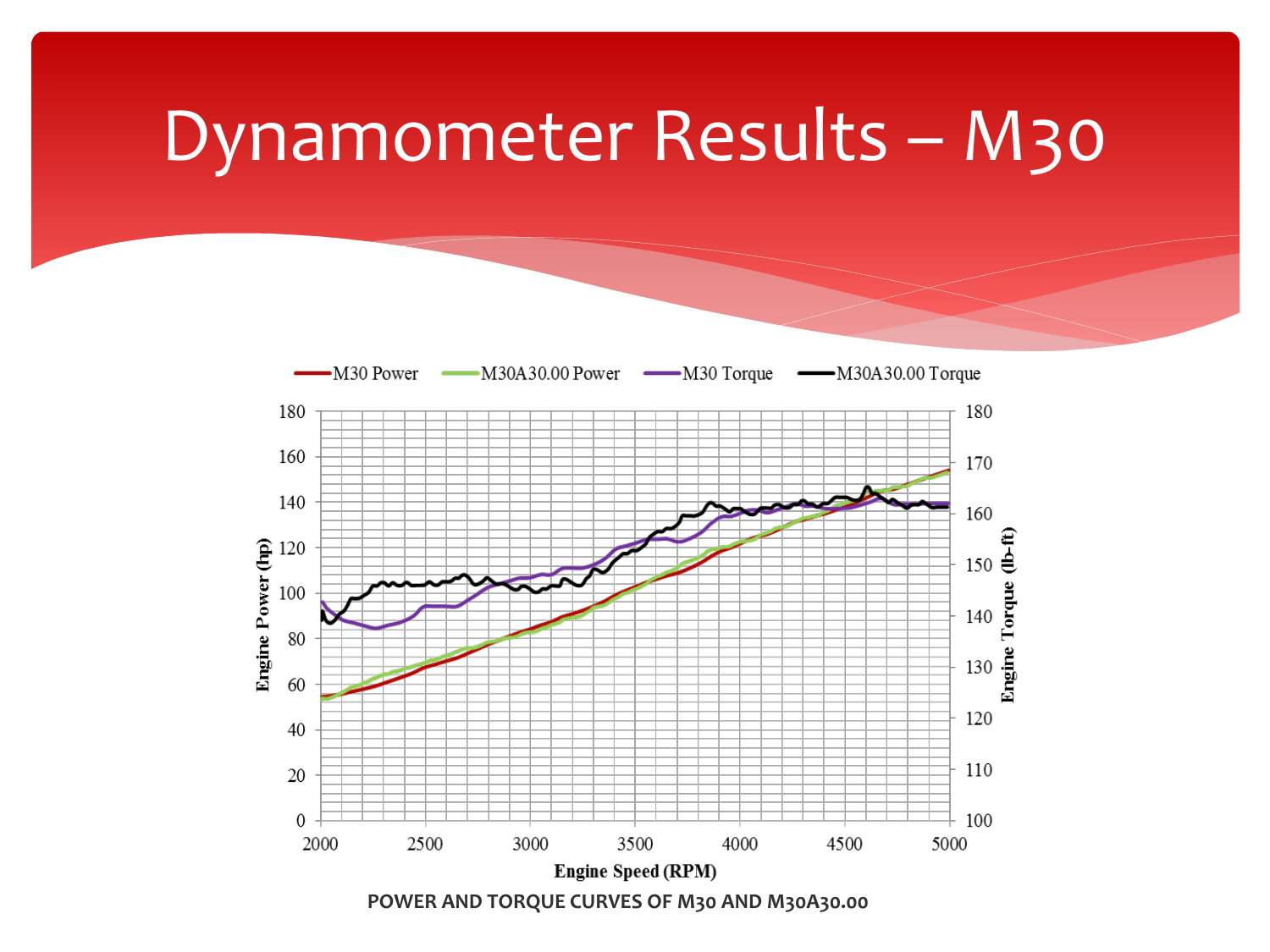# **Conclusions**

- Gasoline-ethanol/methanol -ammonia fuel blends feasible
- Minimum new infrastructure needed
- Can be run with existing IC engines
	- Up to 20% of ethanol/methanol and 20% of ammonia
- Ammonia rich fuels performs better
	- @High engine speeds higher power and torque
	- Hydrogen needs less Oxygen for stoichiometric combustion
- \* Higher octane number of ammonia less/no knocking
- Higher blends with flex fuel engines (E85)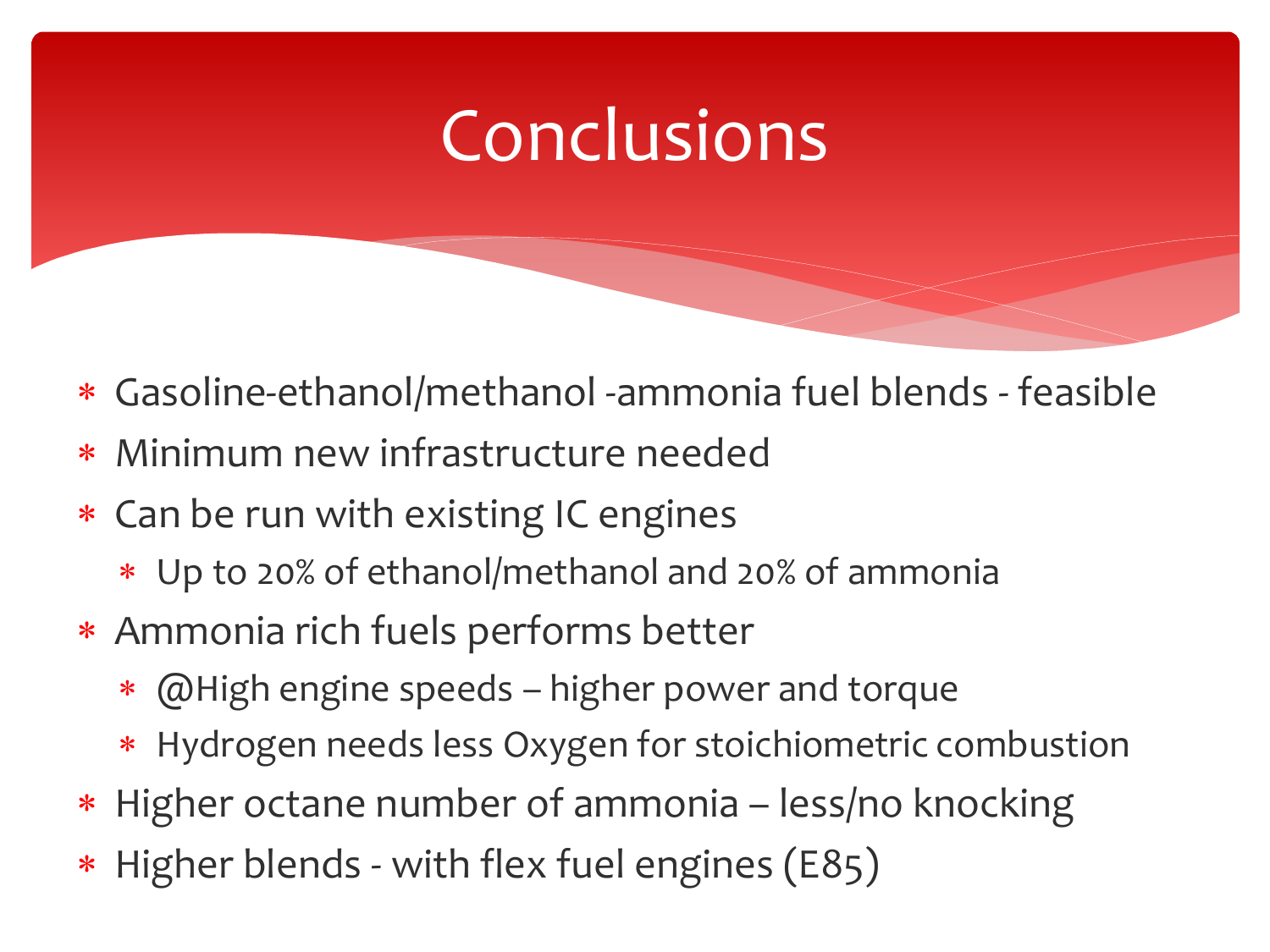# Potential Work

- Emission tests
- Methanol and several commercial cross linkers as emulsifiers
- Theoretical correlation for solubility
- Same tests for diesel/ bio diesel

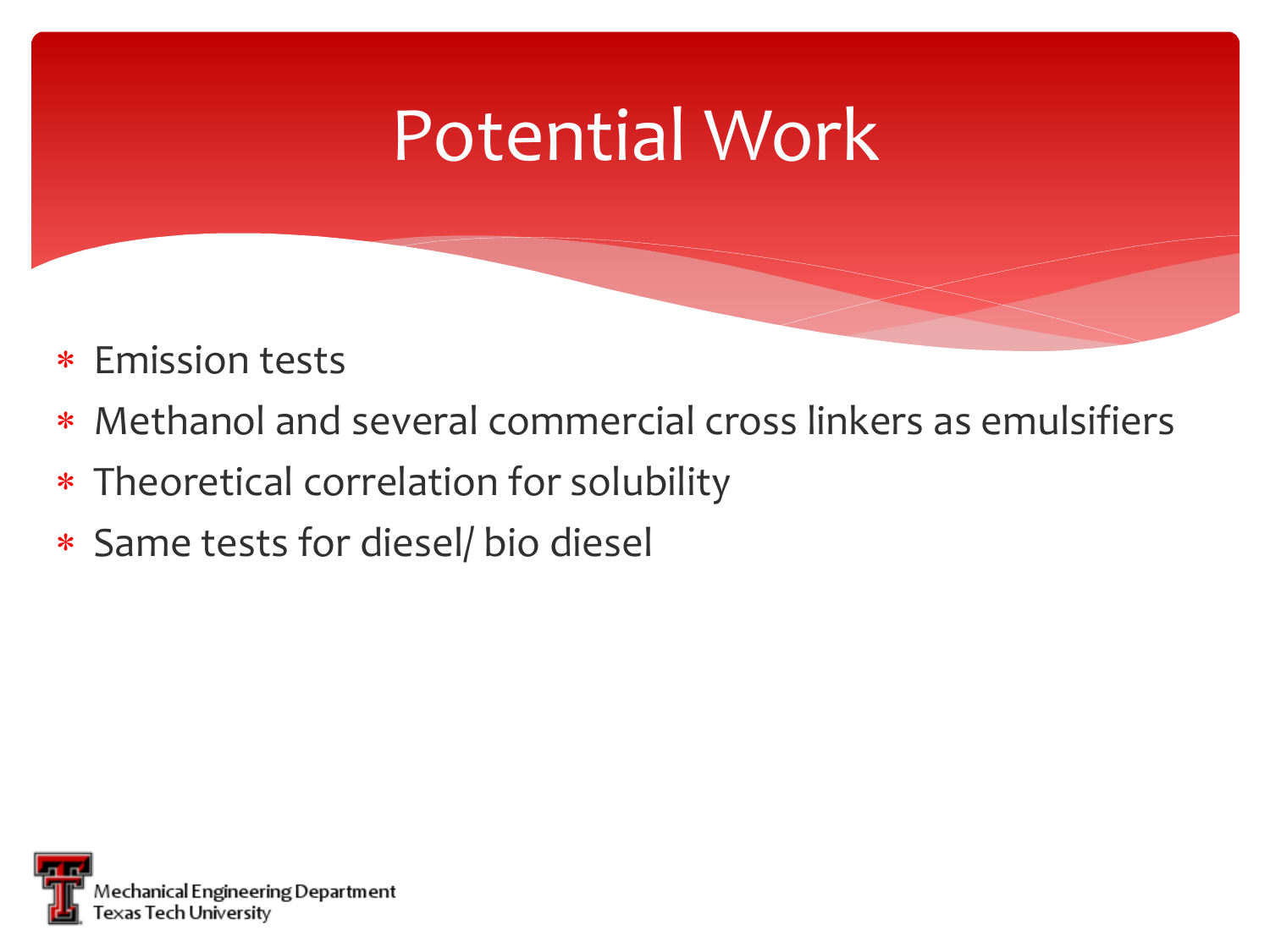## 11. References

- 1. Aguilera, R. F., Eggert, R. G., C. C, G. L., and Tilton, J. E., 2009, "Depletion and the Future Availability of Petroleum Resources," Energy Journal, 30(1), pp. 141-174.
- 2. Züttel, A., 2003, "Materials for hydrogen storage," Materials today, 6(9), pp. 24-33.
- 3. http://www.electrogenhydrofuels.com/engine/Engine.html, May, 2014.
- 4. Lovegrove, K., Luzzi, A., Soldiani, I., and Kreetz, H., 2004, "Developing ammonia based thermochemical energy storage for dish power plants," Solar Energy, 76(1), pp. 331-337.
- 5. Reiter, A. J., and Kong, S.-C., 2011, "Combustion and emissions characteristics of compression-ignition engine using dual ammonia-diesel fuel," Fuel, 90(1), pp. 87-97.
- 6. Duynslaegher, C., Jeanmart, H., and Vandooren, J., 2009, "Kinetics in Ammonia-Containing Premixed Flames and a Preliminary Investigation of Their Use as Fuel in Spark Ignition Engines," Combustion Science and Technology, 181(8), pp. 1092-1106.
- 7. Einarsrud, M.-A., Justnes, H., Rytter, E., and Oye, H., 1987, "Structure and stability of solid and molten complexes in the MgCl2-AlCl3 system," Polyhedron, 6(5), pp. 975-986.
- 8. Soloveichik, G. L., Andrus, M., Gao, Y., Zhao, J.-C., and Kniajanski, S., 2009, "Magnesium borohydride as a hydrogen storage material: Synthesis of unsolvated Mg (BH4)2," international journal of hydrogen energy, 34(5), pp. 2144-2152.
- 9. Graham, K., Kemmitt, T., and Bowden, M., 2009, "High capacity hydrogen storage in a hybrid ammonia borane–lithium amide material," Energy & Environmental Science, 2(6), pp. 706-710.
- 10. Schäfer, D., Xia, J., Vogt, M., Pérez-Salado Kamps, Á., and Maurer, G., 2007, "Experimental investigation of the solubility of ammonia in methanol," Journal of Chemical & Engineering Data, 52(5), pp. 1653-1659.
- 11. Huang, L.-J., Xue, W.-L., and Zeng, Z.-X., 2011, "The Solubility of ammonia in ethanol between 277.35 K and 328.15 K," Fluid Phase Equilibria, 303(1), pp. 80-84.
- 12. Xia, J., Jödecke, M., Pérez-Salado Kamps, Á., and Maurer, G., 2004, "Solubility of CO2 in (CH3OH+ H2O)," Journal of Chemical & Engineering Data, 49(6), pp. 1756-1759.
- 13. Haputhanththri, S. O., Austin, C., Maxwell, T., and Fleming, J., 2014, "Ammonia and gasoline composite liquid fuel blends emulsified with ethanol and methanol for direct displacement in internal combustion engines," IOSR Journal of Mechanical and Civil Engineering (IOSR-JMCE), 11(2), pp. 11-18.
- 14. Haputhanthri, S., Austin, C., Maxwell, T., and Fleming, J., "Ammonia and gasoline fuel blends for internal combustion Engines," Proc. Proceedings of the ASME 2014 8th International Conference on Energy Sustainability & 12th Fuel Cell Science, Engineering and Technology Conference, ASME.
- 15. Lemmon, E. W., Huber, M. L., and McLinden, M. O., 2013, " NIST Standard Reference Database 23: Reference Fluid Thermodynamic and Transport Properties-REFPROP, Version 9.1," National Institute of Standards and Technology, Standard Reference Data Program, Gaithersburg.
- 16. Pérez-Salado Kamps, Á., 2005, "Model for the Gibbs excess energy of mixed-solvent (chemical-reacting and gas-containing) electrolyte systems," Industrial & engineering chemistry research, 44(1), pp. 201-225.
- **17. Haputhanthri, S.O**., Austin, C., Maxwell, T., and Fleming, J., "Ammonia gasoline-ethanol/methanol tertiary fuel blends as an alternate automotive fuel," ASME International Mechanical Engineering Congress & Exposition, November 14-20, 2014, Montreal, Canada
- **18. Haputhanthri, S.O**., "Ammonia gasoline fuel blends: Feasibility study of commercially available emulsifiers and effects on stability and engine performance", SAE International Powertrain, Fuels and Lubricants Meeting, October 20-23, 2014, Birmingham, United Kingdom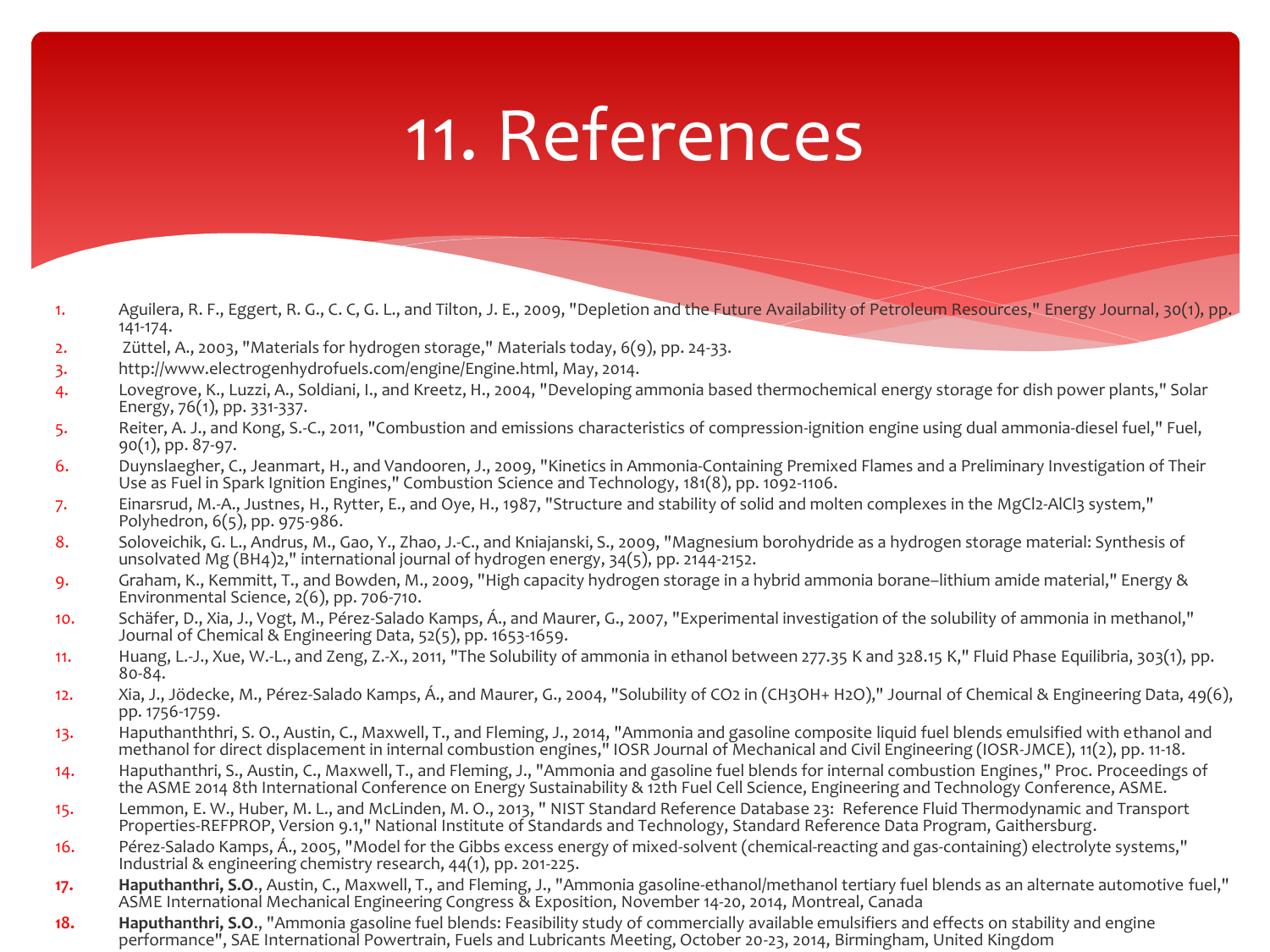# Questions ?





Best Graduate Student Research Poster @ American Society of Mechanical Engineers (ASME) 8 th International Conference on Energy Sustainability 2014, Boston, MA